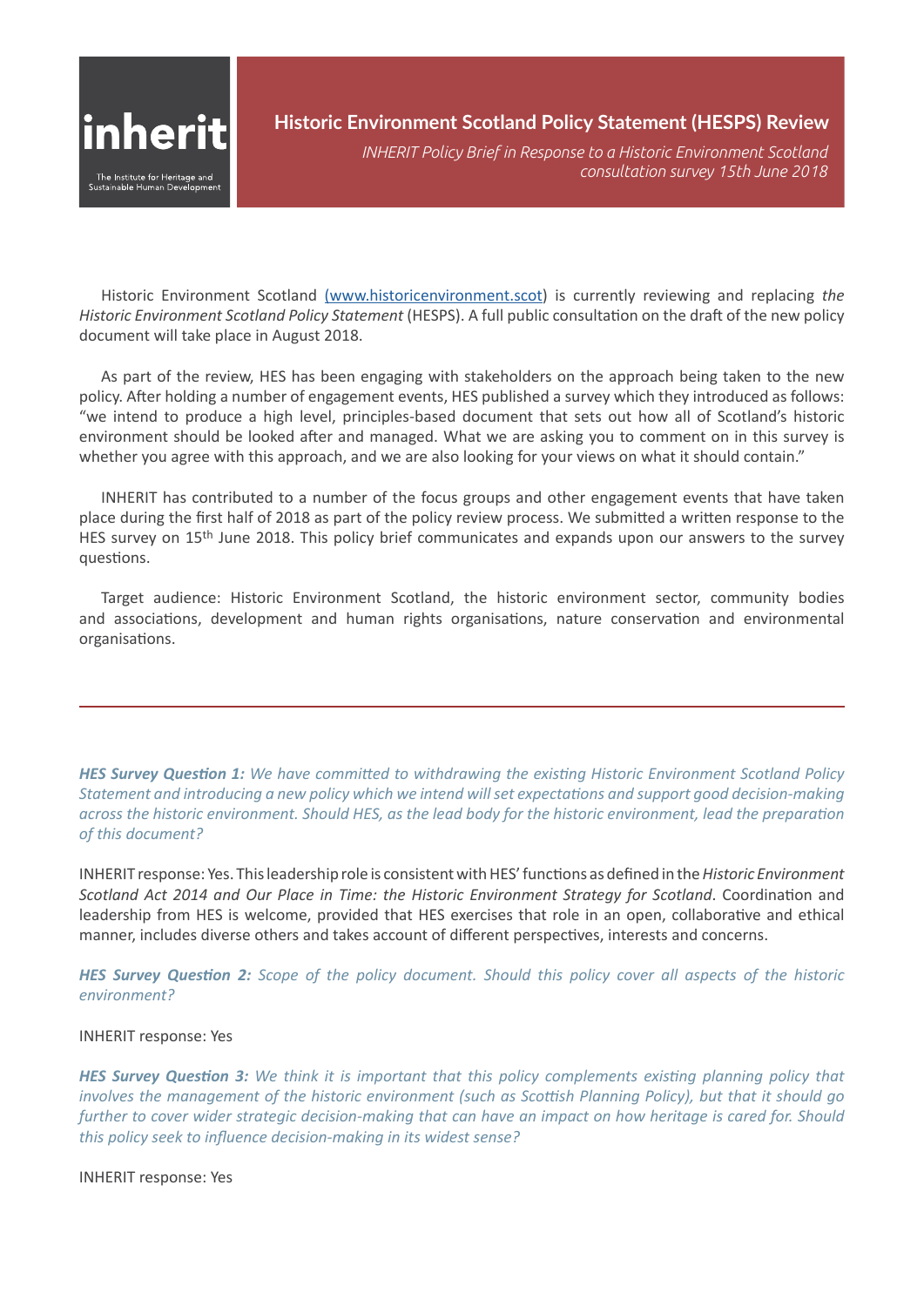### *HES Survey Question 4: Thinking about your own role, how might you use such a policy document in support of your work?*

INHERIT response: Provided that the new policy contains relevant principles, we see the potential for using this policy in various aspects of our work. INHERIT has the mission of enabling people to use heritage to transform their lives. We see value in a modern statement of principles that moves beyond the conservation versus development thinking of the post-War era and, instead, promotes the conservation and wise use of the historic environment \*as part of\*: a) the sustainable development of communities and places; b) the progressive fulfilment of people's human rights; and c) the empowerment of communities.

We undertake research on the potential of cultural heritage for the sustainable development of communities and places, and on how this potential can be realised more fully and effectively. A statement of historic environment policy principles which is fit-for-purpose for the 21<sup>st</sup> century could provide a valuable means of framing and structuring research in this area, and of helping to ensure that research is relevant to policy, practice and people's needs.

INHERIT also works in practice with communities, to support them as they strive to use their heritage for the purposes of the sustainable development of their communities and places. A policy containing principles relevant to this mission would be a useful tool in framing on-the-ground community action in relation to the historic environment and in garnering wider support for such action.

INHERIT also has an education and advocacy function and, as part of this, we seek with others to promote positive change – there is great potential in a new statement of policy principles as a means of encouraging much-needed change, not least in the culture and practice of heritage professionals in the public, private and third sectors.

*HES explanatory statement on the content of the policy document: through early discussions with stakeholders, it has been suggested that this policy document should include: a high level vision for managing change (and associated key outcomes); core principles for managing change …; advice around cross-cutting or thematic areas that play an important part in caring for our heritage ….*

*HES Survey Question 5: How much do you agree with this approach?*

INHERIT response: 'strongly agree' [selected from the three options 'strongly agree', 'neither agree or disagree', 'strongly disagree']

## *HES Survey Question 6: Are the any particular issues or topics you think should be included in the vision, principles or thematic areas?*

INHERIT response: The new policy provides an opportunity to set a new aspiration and expectation for all those who work with or engage with historic environment. We strongly feel that the new policy should explicitly promote (1) sustainable development, (2) human rights and (3) community empowerment. Together, these principles provide a solid foundation for a  $21<sup>st</sup>$ -century approach to the historic environment.

These principles and rights came to the fore in our recent research on *Community Empowerment & Landscape*, undertaken in collaboration with Community Land Scotland [\(www.inherit-institute.org/cls](http://www.inherit-institute.org/cls)). This research looked at the relationship between current historic environment, landscape and natural heritage conservation practice, on the one hand, and the development of communities and their places, on the other. The report will be published in June 2018.

Adopting these principles would also serve to align the policy with wider developments in law, policy and strategy that have taken place in Scotland in recent years.

[The following statement is published here as an expansion on our survey response, which was confined to the two paragraphs above.]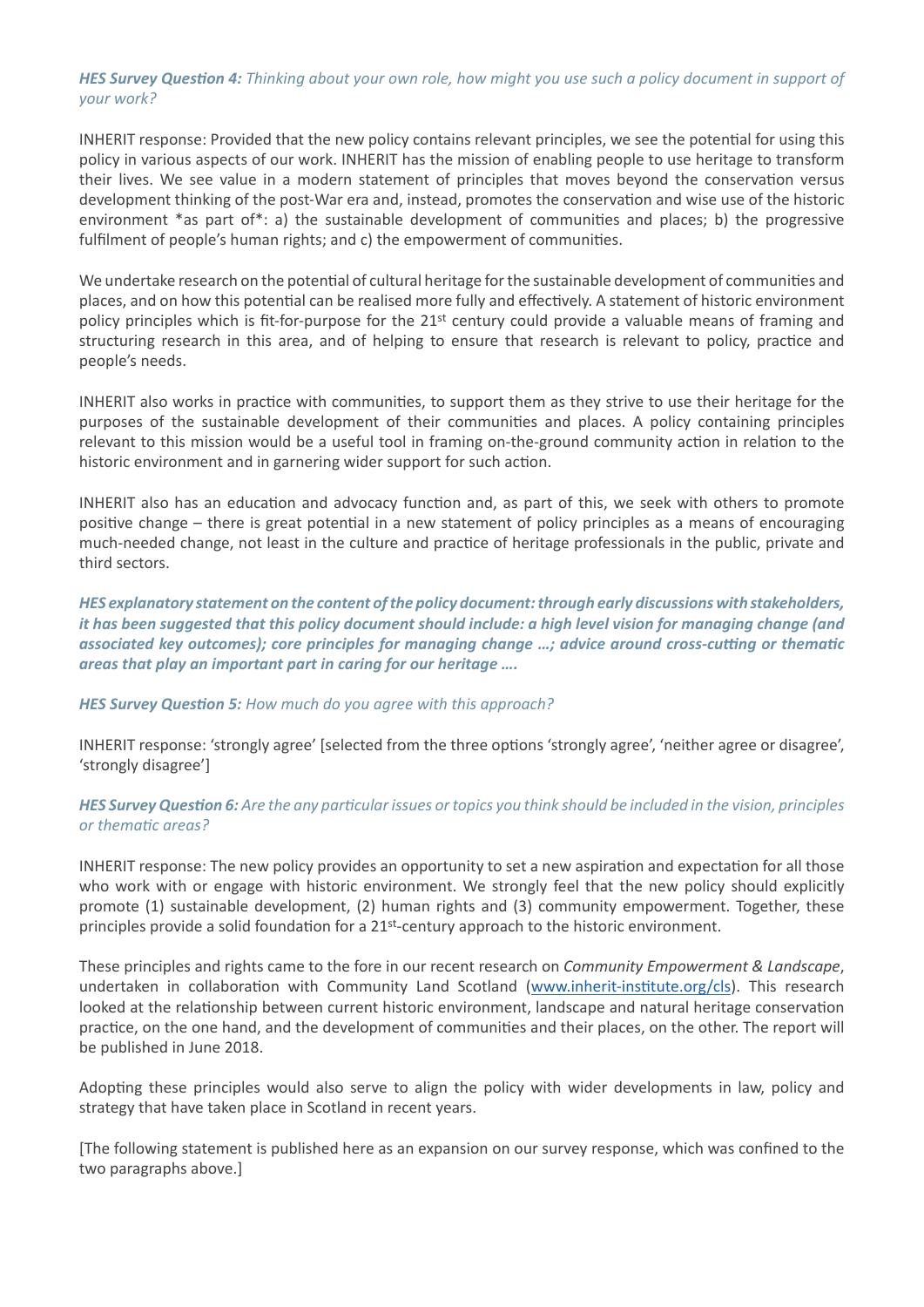#### 1. Sustainable Development

The principle of sustainable development is already embedded in relevant areas of law, policy and strategy, e.g. the *Planning (Scotland) Act 2006, Scottish Planning Policy (SPP), the European Landscape Convention (ELC) and Our Place in Time: the Historic Environment Strategy for Scotland (OPiT)*.

In our *Community Empowerment & Landscape* report, we define sustainable development as follows: "The purpose of sustainable development is to address people's needs and improve their quality of life. To be sustainable, development must be fair – promoting justice and reducing inequalities. It must also serve both the interests of people in the present and the interests of future generations. It must seek to balance, and ideally to integrate, social, cultural, economic and environmental concerns (the 'four pillars' of sustainability)."

We believe that the above definition is consistent with the principles of sustainable development as promoted by SPP and the ELC, and with the 'key aim' of OPiT (i.e. "to ensure that the cultural, social, environmental and economic value of our heritage continues to make a major contribution to the nation's wellbeing").

We wish to see the principles outlined in the above definition being promoted in the new policy. We also feel that the policy should set a high-level direction of travel for the implementation of these principles in practice. One important aim would be to ensure that historic environment decisions, processes and actions (e.g. those relating to the act of designation and to the management of designations) must take account of the potential social and economic consequences. We recognise that HES has already begun to move in this direction, e.g. by including consideration of social and economic factors in making decisions about the management of Historic Marine Protected Areas (*Marine Protected Areas in the Seas around Scotland: Guidelines on the Selection, Designation and Management of Historic Marine Protected Areas*, 2015). The new policy should promote the wider development and adoption of social and economic impact assessment. Importantly, any 'impact assessment' process must focus on enabling the meaningful participation in the process of those potentially affected by a decision, i.e. the people who will have to live with the decision and understand best what it's consequences (positive and negative) will be for them (see below).

## 2. Human Rights

The principles of sustainable development relate closely to human rights.

It is worth referring here to certain developments in Scottish land reform law and policy, which are relevant here because decisions about the historic environment are, often, decisions about land. The *Land Reform (Scotland) Act 2016* requires Ministers to prepare a *Land Rights & Responsibilities Statement*. In preparing this, Ministers are directed to have regard to promoting respect for and observance of human rights. The Act refers inter alia to the *International Covenant on Economic, Social and Cultural Rights* (ICESCR).

The *Land Rights & Responsibilities Statement* – published in 2017 – promotes ICESCR rights including the right to work, the right to an adequate standard of living, the right to health, the right to education and the right to cultural life. These rights are germane to the new historic environment policy. To take the example of the right to work, the *Land Rights & Responsibilities Statement* says "land is a key enabling resource, and decisions about land [including, we would argue, historic environment decisions] can block or unblock economic opportunities, including the opportunity to work". To take the example of the right to cultural life, the Statement says "land is a necessary ingredient in cultural life, not only for practical reasons, relating to provision of land for sports fields, community hubs and religious centres, etc, but also because in and of itself land in Scotland carries cultural significance. For instance, in the formation of our sense of identity as individuals, communities, and as a nation". Decisions about land (including about its historic environment components) are therefore likely to have an impact upon cultural life, whether in a practical sense or in terms of people's ability to enjoy the cultural significance that particular lands and particular features of the land hold for them.

The ICESCR promotes not just respect for rights but their progressive realisation. In other words, decisions and actions should pro-actively enable people to fulfil their rights.

We consider that the new historic environment policy should explicitly promote the progressive realisation of ICESCR and other rights.